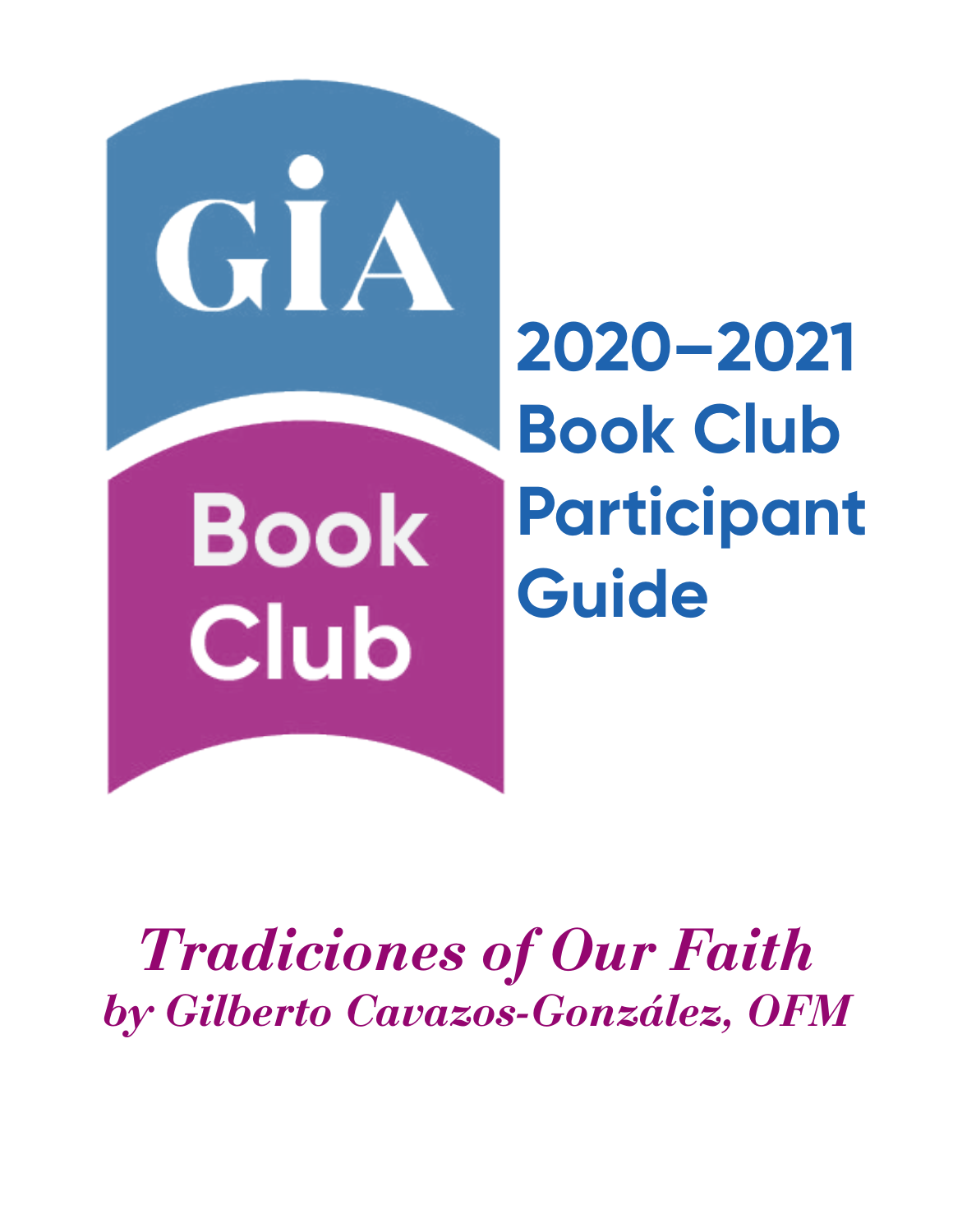

*T*hank you for participating in a GIA book club. We hope you enjoy the book and the experience of discussing it with others. This downloadable guide provides questions for guided reading and space to make notes as you read. Keep it handy during your book club meeting to easily recall reactions, ideas, and questions you thought of while reading.

Happy reading!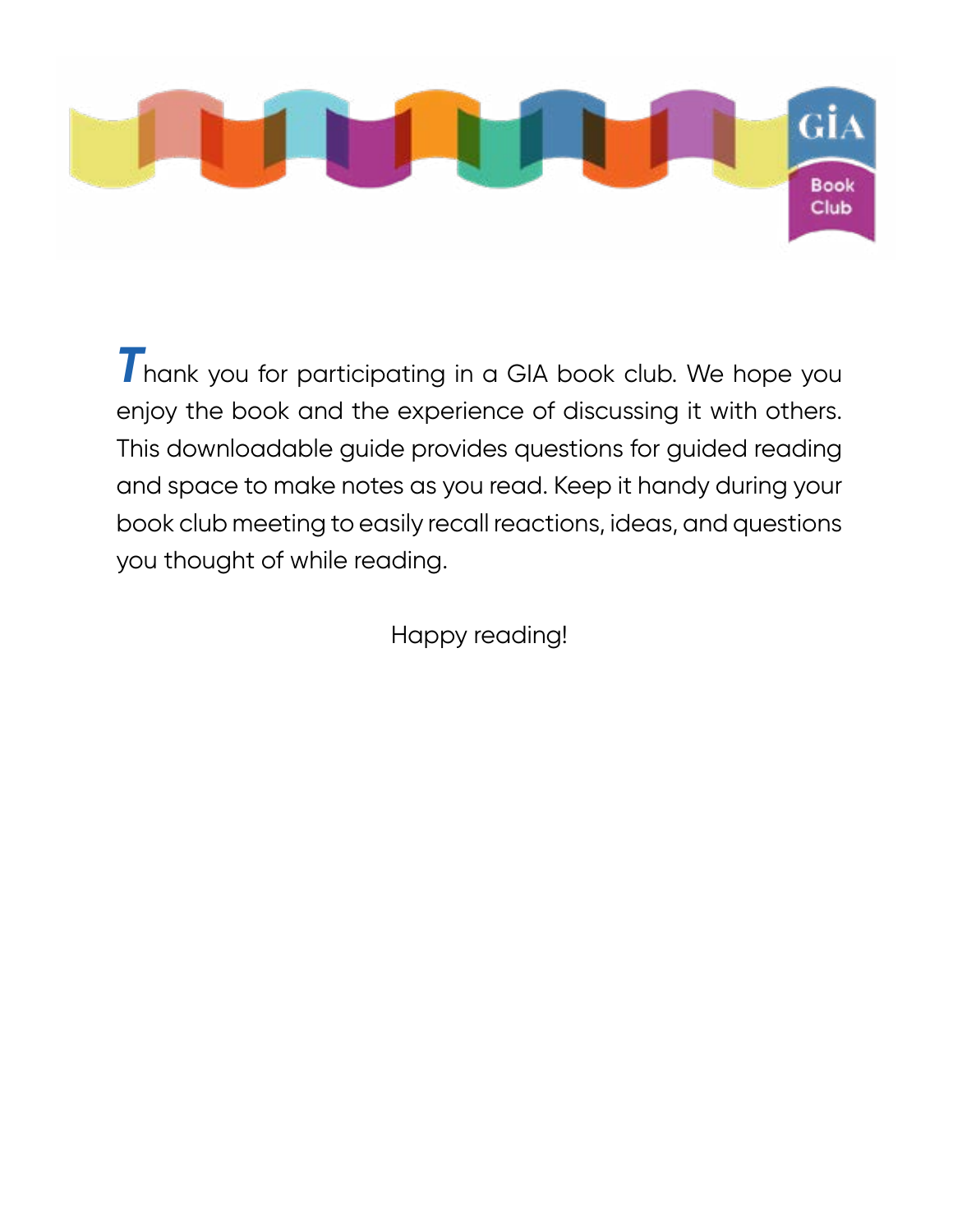

• What was your favorite part of the book?

• What was your least favorite part of the book?

• Did any ideas, themes, or stories stick with you?

• Did you reread any passages? If so, which ones?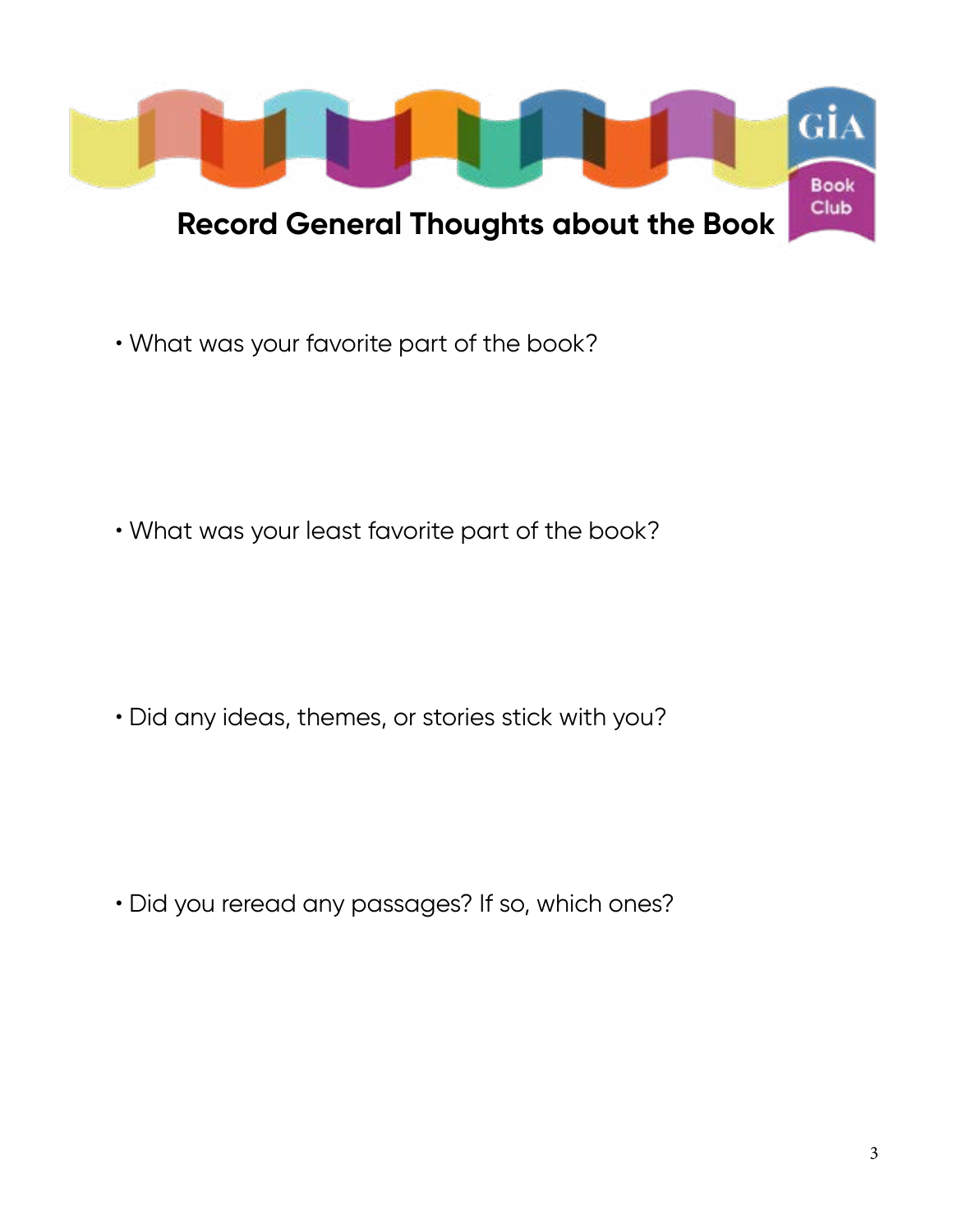

• Did your opinion about the book change or your opinion about an idea change as you read?

• Do you think this is a book you will remember in a few months or years? Why or why not?

- Would you consider re-reading this book? Why or why not?
- What surprised you about the book?
- What question(s) do you have for the author?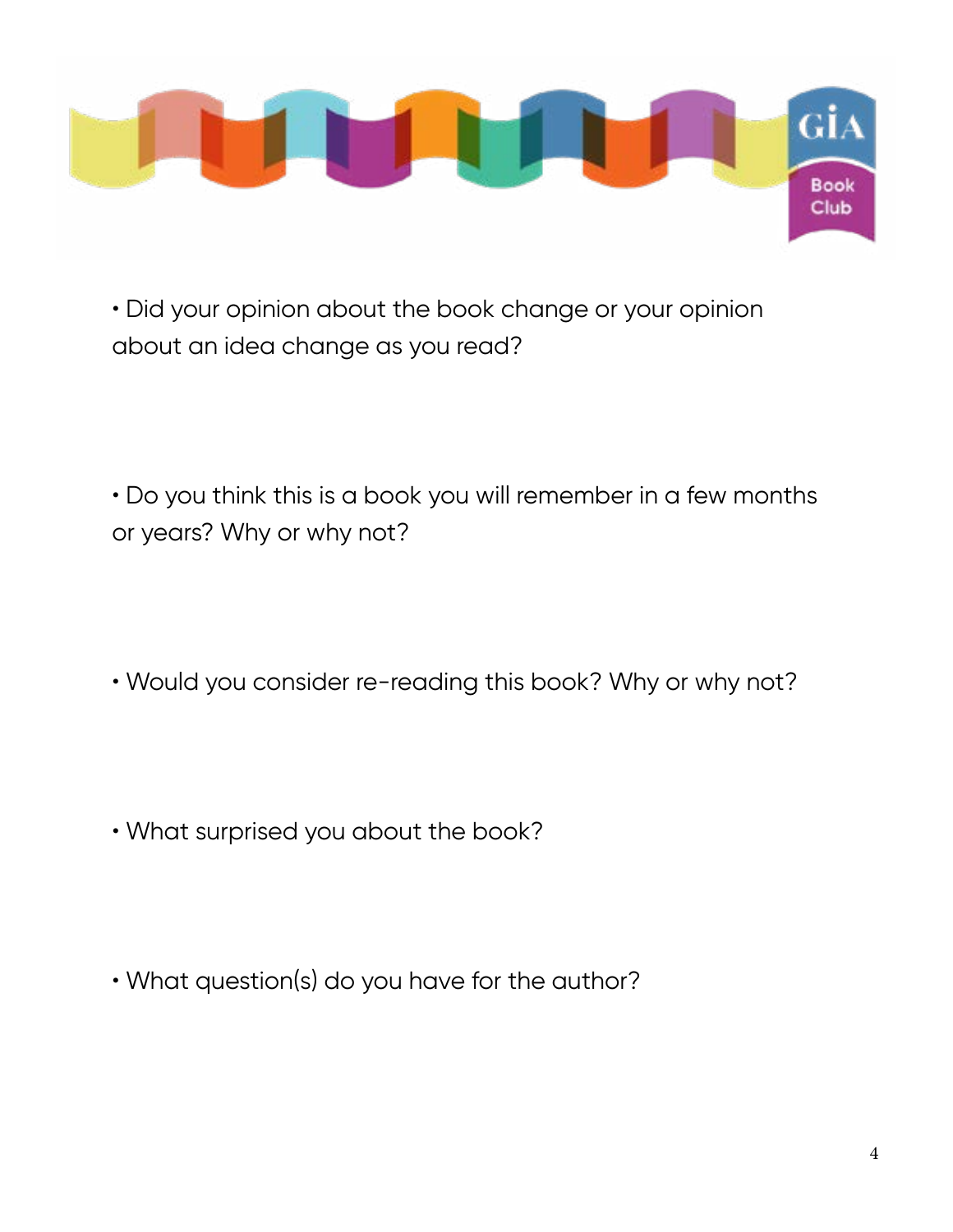

## **God / Dios**

• Which is your preferred image of God (Father/Mother, Son, or Holy Spirit)? Why?

• ¿Cuál es tu imagen preferida de Dios (Padre/Madre, Hijo, o Espíritu Santo)? ¿Por qué?

• How important is it to have images of Jesus that resemble the people of your race or ethnicity?

• ¿Cuán importante es tener imágenes de Jesús que se parecen a la gente de tu raza?

• What paintings, drawings, or statues do you have in you home? In your car? At work? On your person?

• ¿Qué pinturas, dibujos, o esculturas/estatuas de Jesucristo tienes en tu hogar, tu carro, lugar de trabajo o bien, que llevas contigo?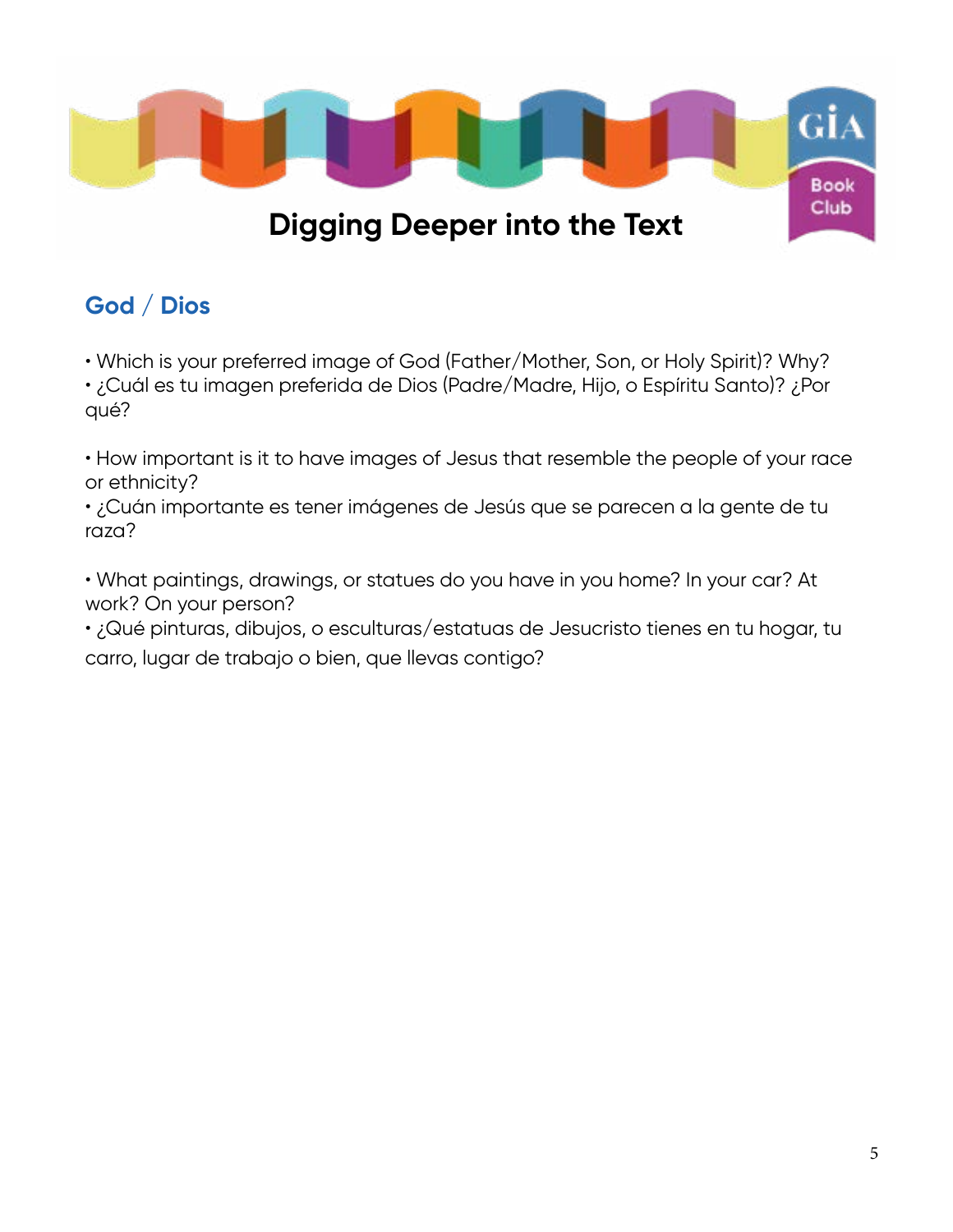

#### **Advent / El Adviento**

- What did/does your family do to celebrate Advent?
- ¿Qué hacía tu familia para celebrar el Adviento?
- Have you participated in a posada? What did you think of it?
- ¿Has participado en una posada? ¿Qué te pareció?
- Have you ever broken a piñata? What does it feel like to do it?
- ¿Has quebrado una piñata? ¿Cómo te sentiste?

Is there a song or poem that has gotten you through a challenging time?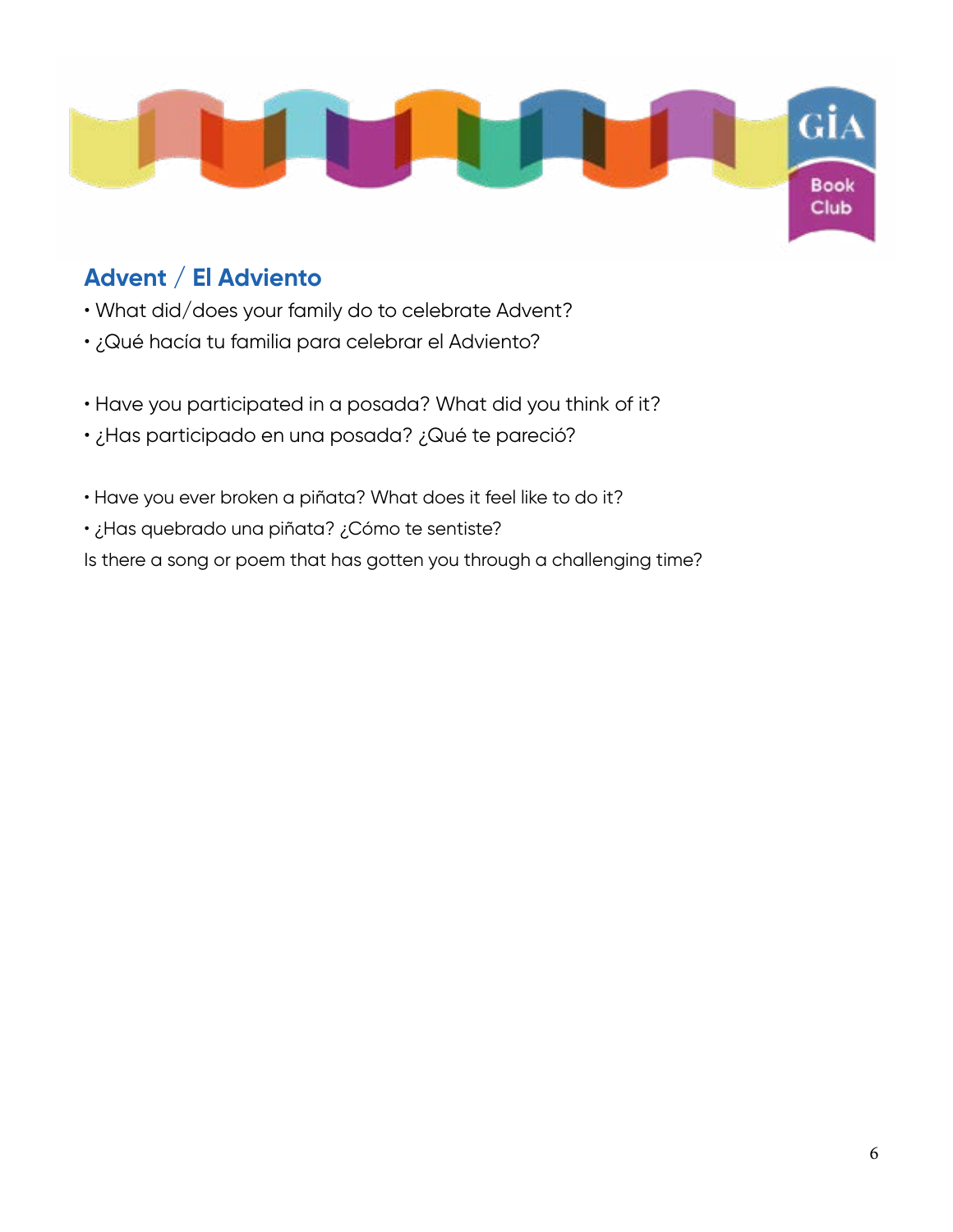

## **Christmas / La Navidad**

- How do the people in your country of origin celebrate Christmas?
- ¿Cómo celebra la Navidad la gente de tu cultura (nación)?
- How do you celebrate Christmas in your home?
- ¿Cómo celebran la Navidad en tu casa?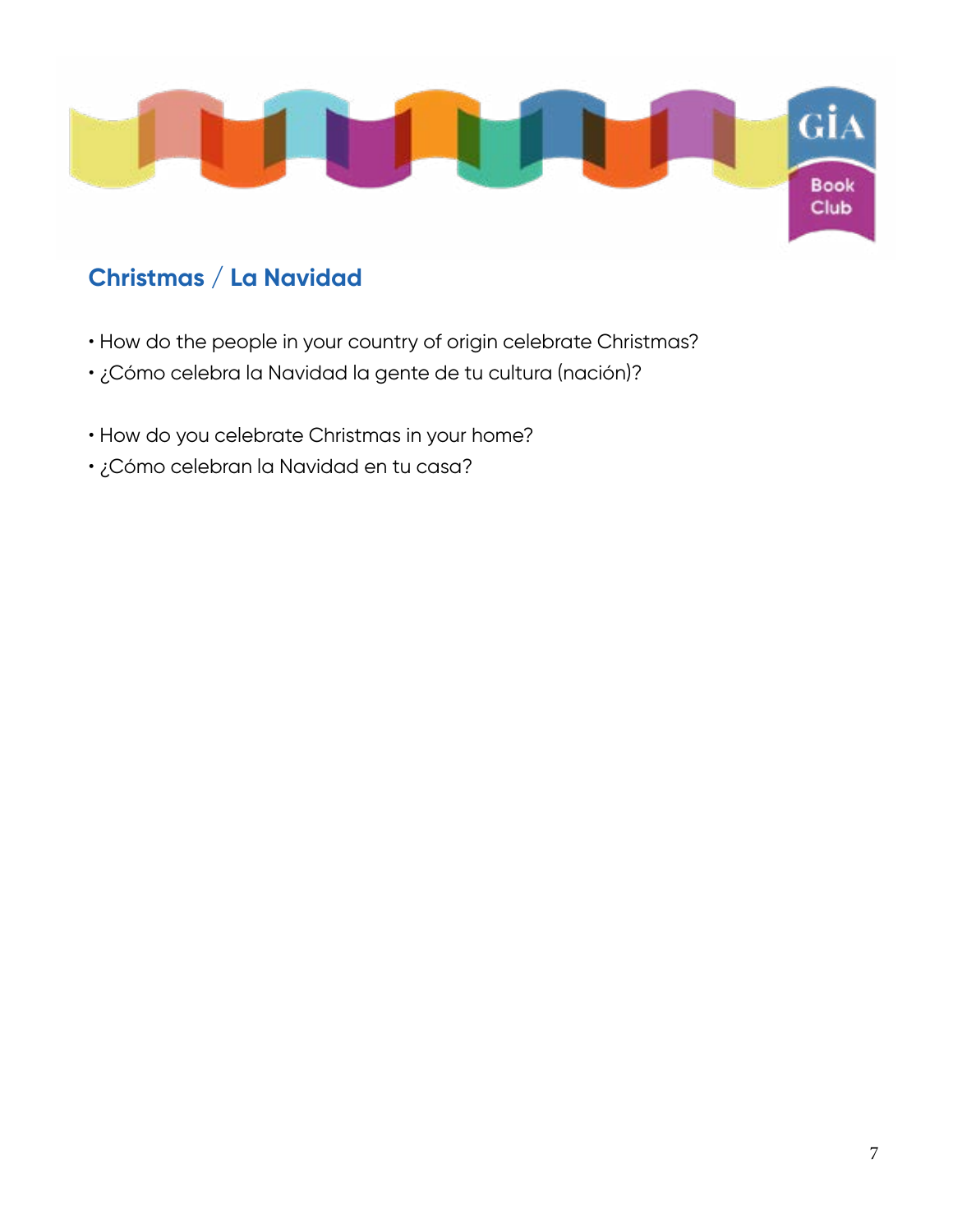

#### **Christmas continued... / La Navidad continuado...**

- Who brings gifts to the children: Saint Nicholas, Santa Claus, or the Three Kings?
- ¿Quién trae los regalos a los niños: San Nicolás, Santa Claus, o los Reyes Magos?
- Do you celebrate the Feast of Candlemas in your home? Do you enthrone the Holy Child?
- ¿Hacen fiesta de Candelaria en tu hogar? ¿Levanta al Niño?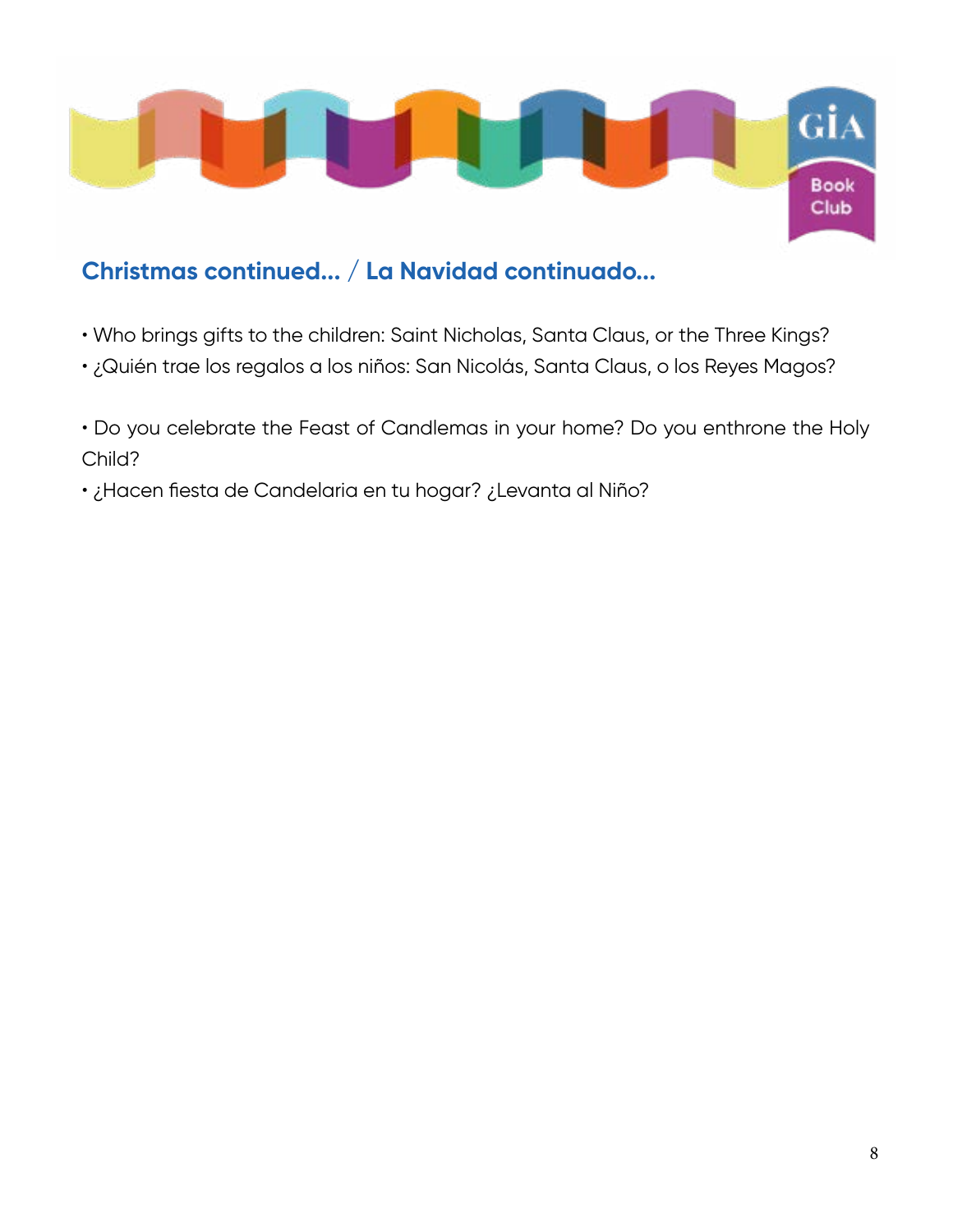

## **Lent / Cuaresma**

- How do the people of your culture/country of origin celebrate Lent?
- ¿Cómo celebra la Cuaresma la gente de tu cultura (nación)?
- How do you celebrate Lent in your home?
- ¿Cómo celebra la Cuaresma en tu casa?
- What Lenten practice is more important—to fast, to pray, or to help?
- •¿Cuál práctica cuaresmal es más importante: ayunar, orar, o ayudar?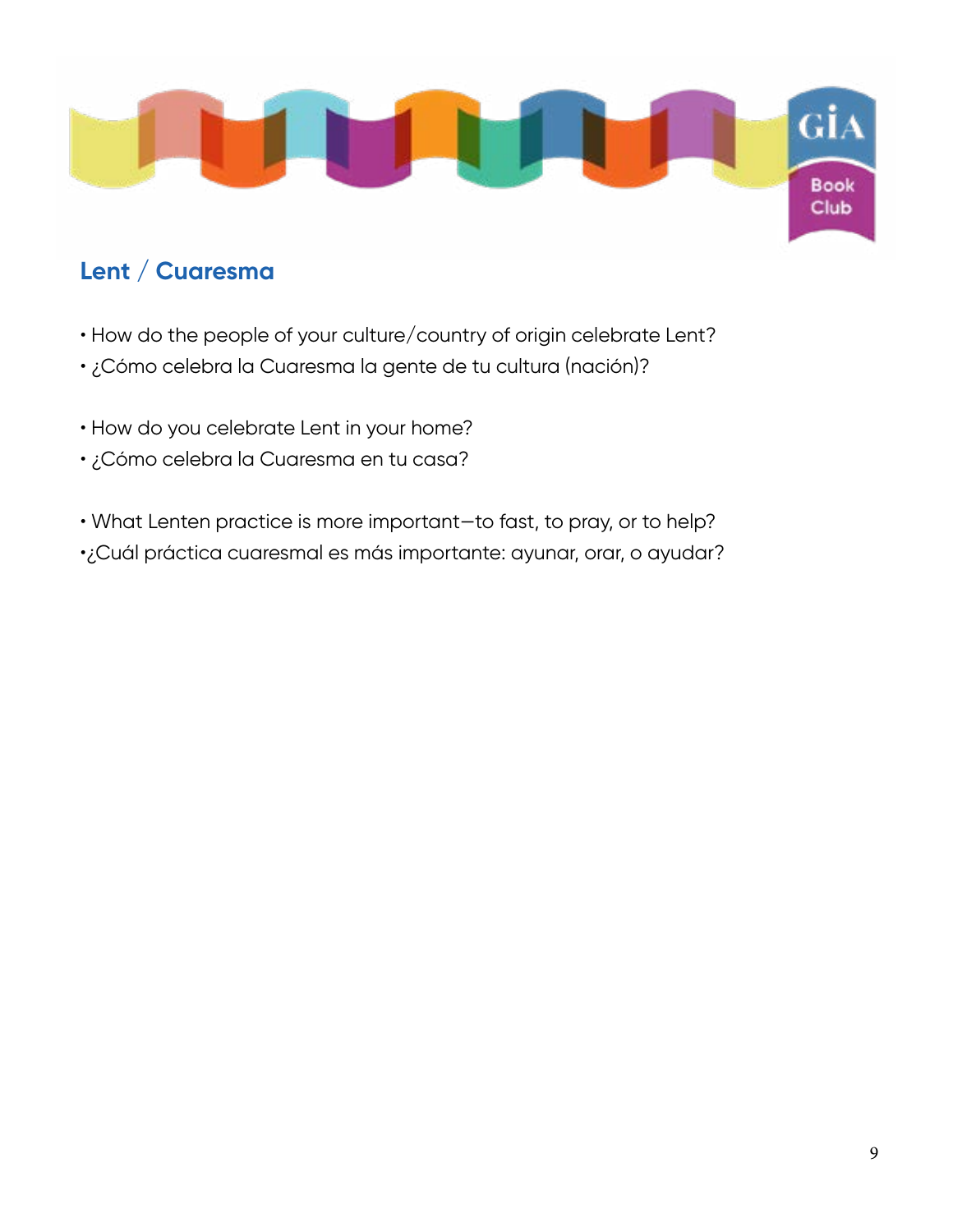

#### **Holy Week and Easter / La Semana Santa y La Pascua**

- How do the people of your country/culture of origin celebrate Holy Week?
- ¿Cómo celebra la Semana Santa la gente de tu cultura (nación)?
- What day of Holy Week is most important to you? Why?
- ¿Qué día de la Semana Santa es más llamativo para ti? ¿Por qué?
- What do you like to do for Easter? Why?
- ¿Qué te gusta hacer para la Pascua? ¿Por qué?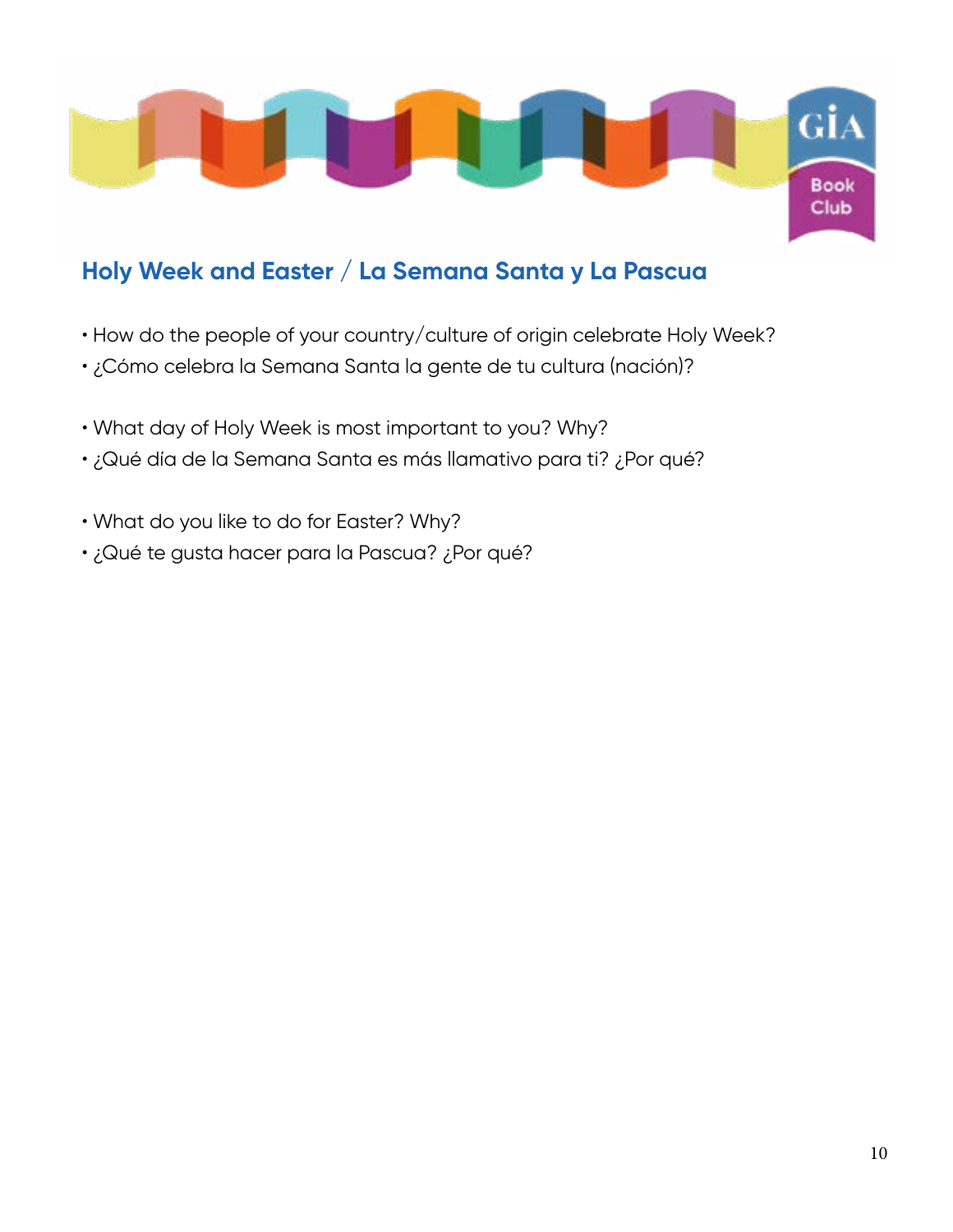

#### **The Saints /Los Santos**

- How are the patron saints' feasts of your country celebrated? Of your parish?
- ¿Cómo celebran las fiestas patronales de tu pueblo (nación) o de tu actual parroquía?
- What saint attracts your attention? Why?
- ¿Qué santo o santa te llama más atención? ¿Por qué?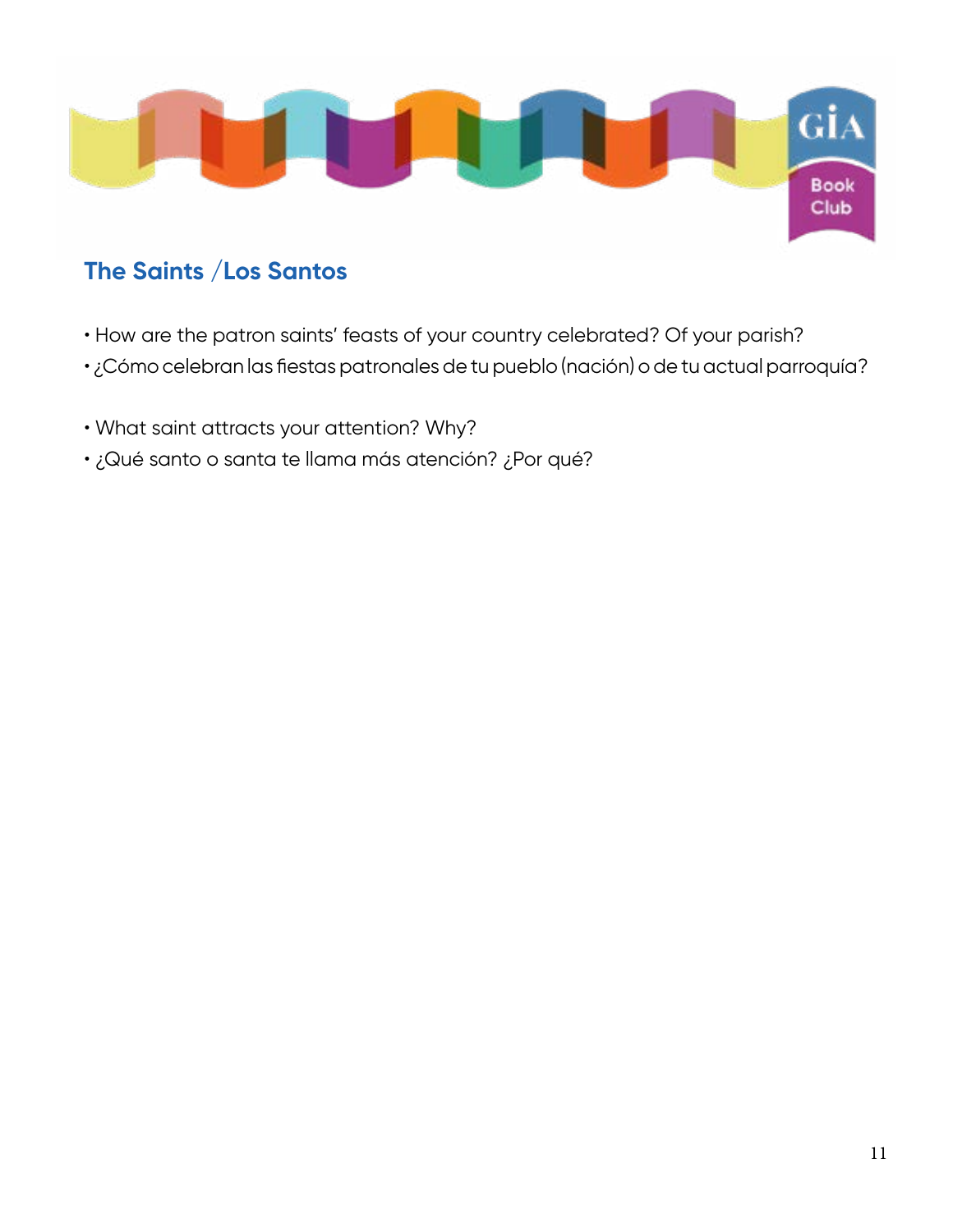

## **The Virgin Mary / La Virgen María**

- How are Marian feasts celebrated in your country? In your parish?
- ¿Cómo celebran las fiestas marianas en tu pueblo, nación, o en tu actual parroquía?
- Does Marian devotion inspire you or distract you from adoring and serving God?
- ¿La devoción mariana te lleva o te distrae al adorar y server a Dios?
- What Marian hymn appeals to you? Why?
- ¿Qué himno mariano te llama más la atención? ¿Por qué?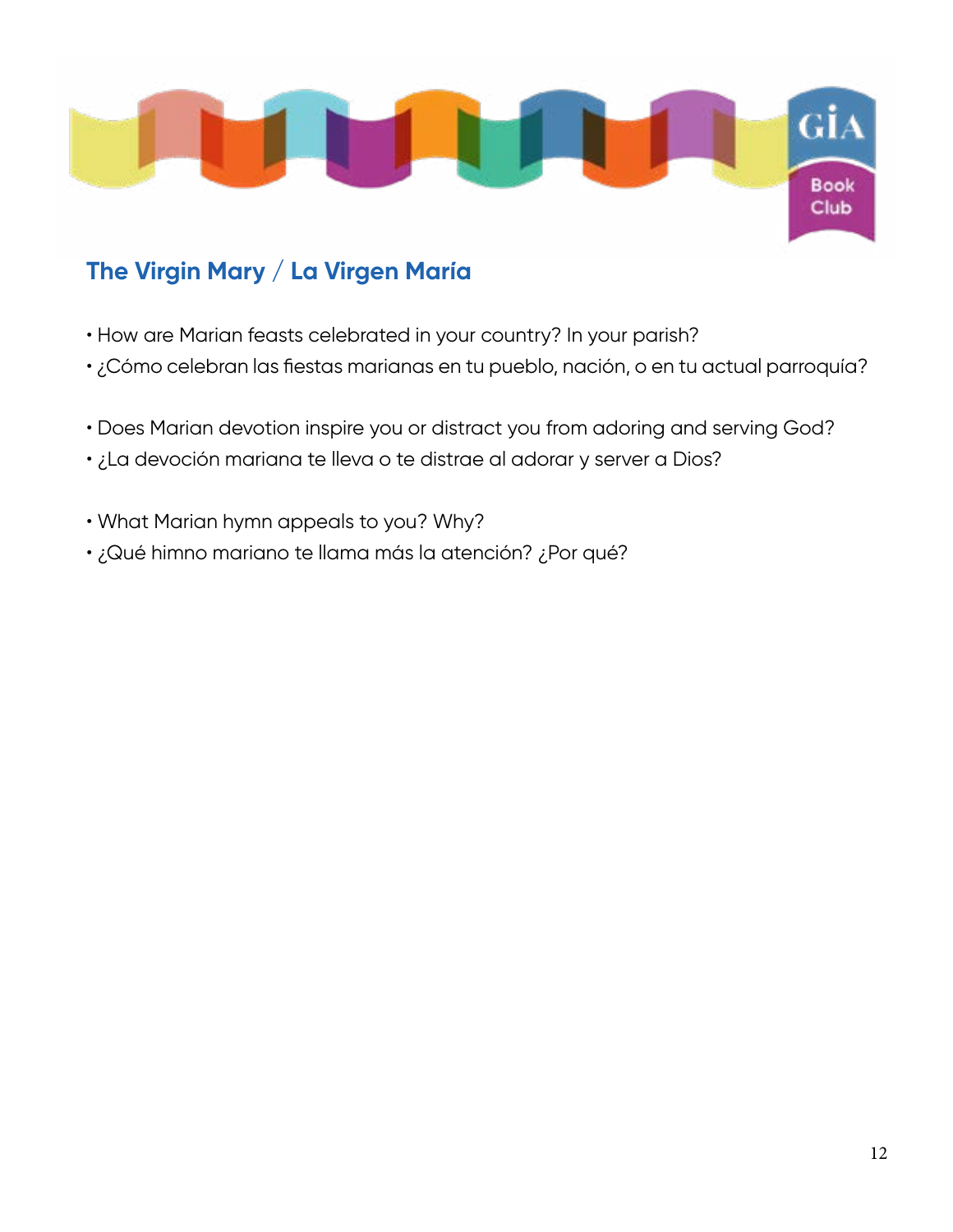

## **The Sacraments / Los Sacramentos**

- How are various sacraments celebrated in your country? In your parish?
- ¿Cómo celebran los sacramentos en tu lugar de origen y en tu parroquía?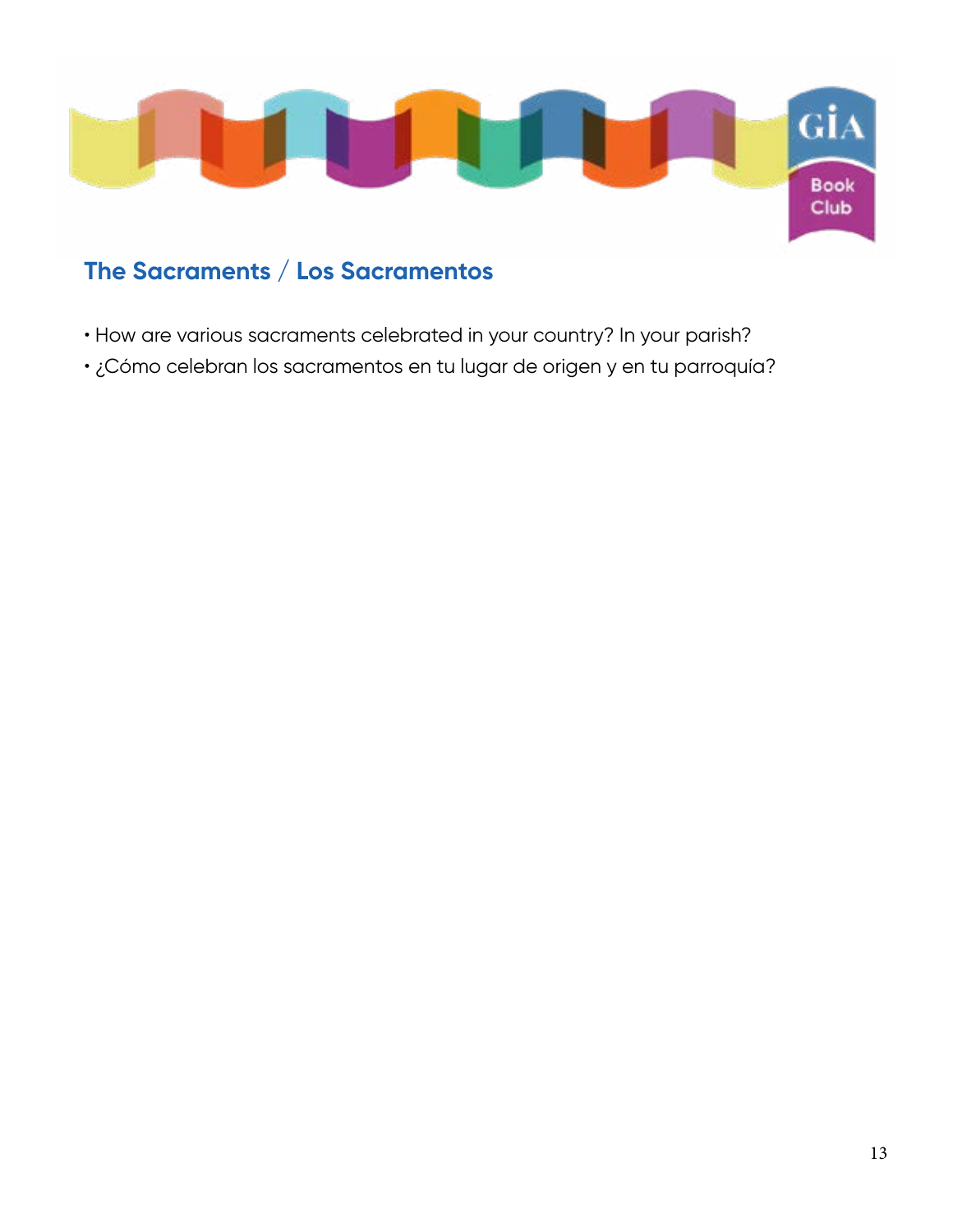

#### **Justice and Peace / Justicia y Paz**

- How do people work for justice and peace in your country? In your parish?
- ¿Cómo trabajan por la justiciar y la paz en tu lugar de origen y en tu parroquía?
- What does charity have to do with Christ's message?
- ¿Qué tiene que ver la caridad con el mensaje de Cristo?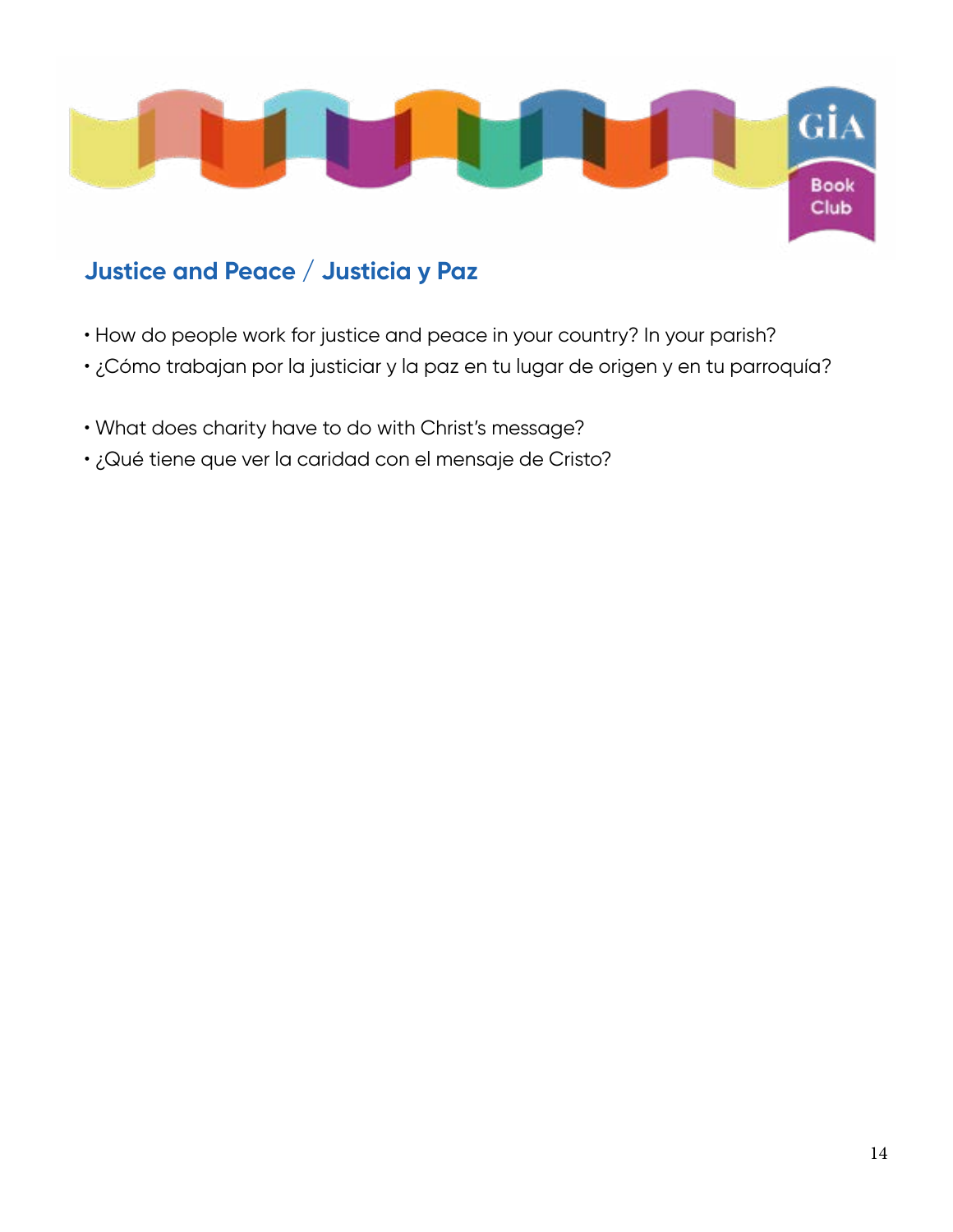

## **Justice and Peace continued... / Justicia y Paz continuado...**

- What does social service have to do with Christ's message?
- ¿Qué tiene que ver el servicio social con el mensaje de Cristo?
- What does social justice have to do with Christ's message?
- ¿Qué tiene que ver la justiciar social con el mensaje de Cristo?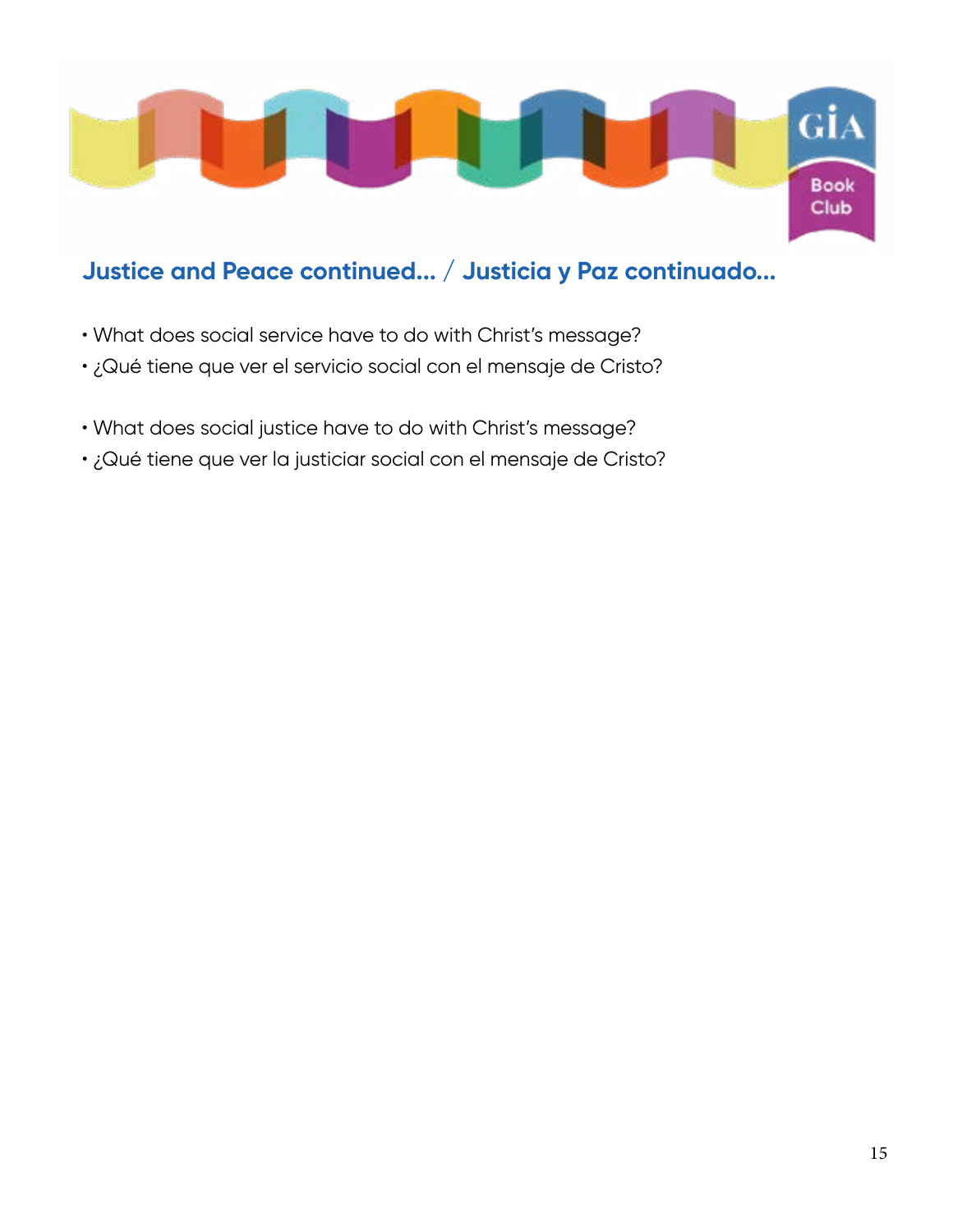

#### **Devotional Practices / Prácticas Devocionales**

- Which devotional practices are common in your country? In your parish?
- ¿Qué uso se da a las devociones de tu pueblo o nación o en tu misma parroquía?
- What is your favorite devotional practice? Why?
- ¿Cuáles son tus devociones preferidas? ¿Por qué?
- What is your opinion of the rosary?
- ¿Qué opines del Rosario?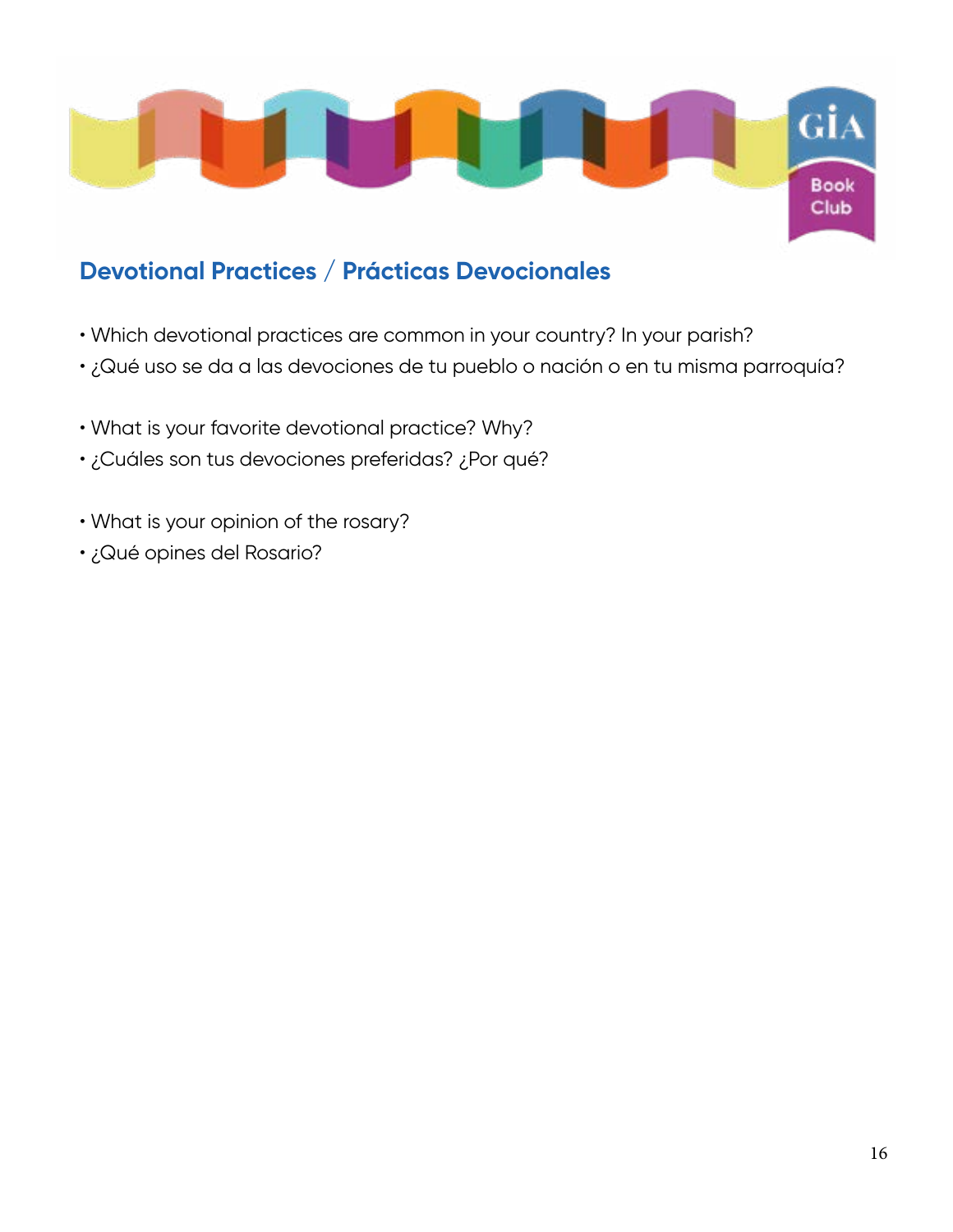

## **Latino Identity / Latinidad**

- What is your ethnic origin? What is the ethnic origin of your parish?
- ¿Cuál es tu origen étnico? ¿Cuál es la composición étnica de tu parroquía?
- What does ethnic/racial culture mean to you?
- ¿Qué significado tiene para tit u propia cultura y grupo étnico?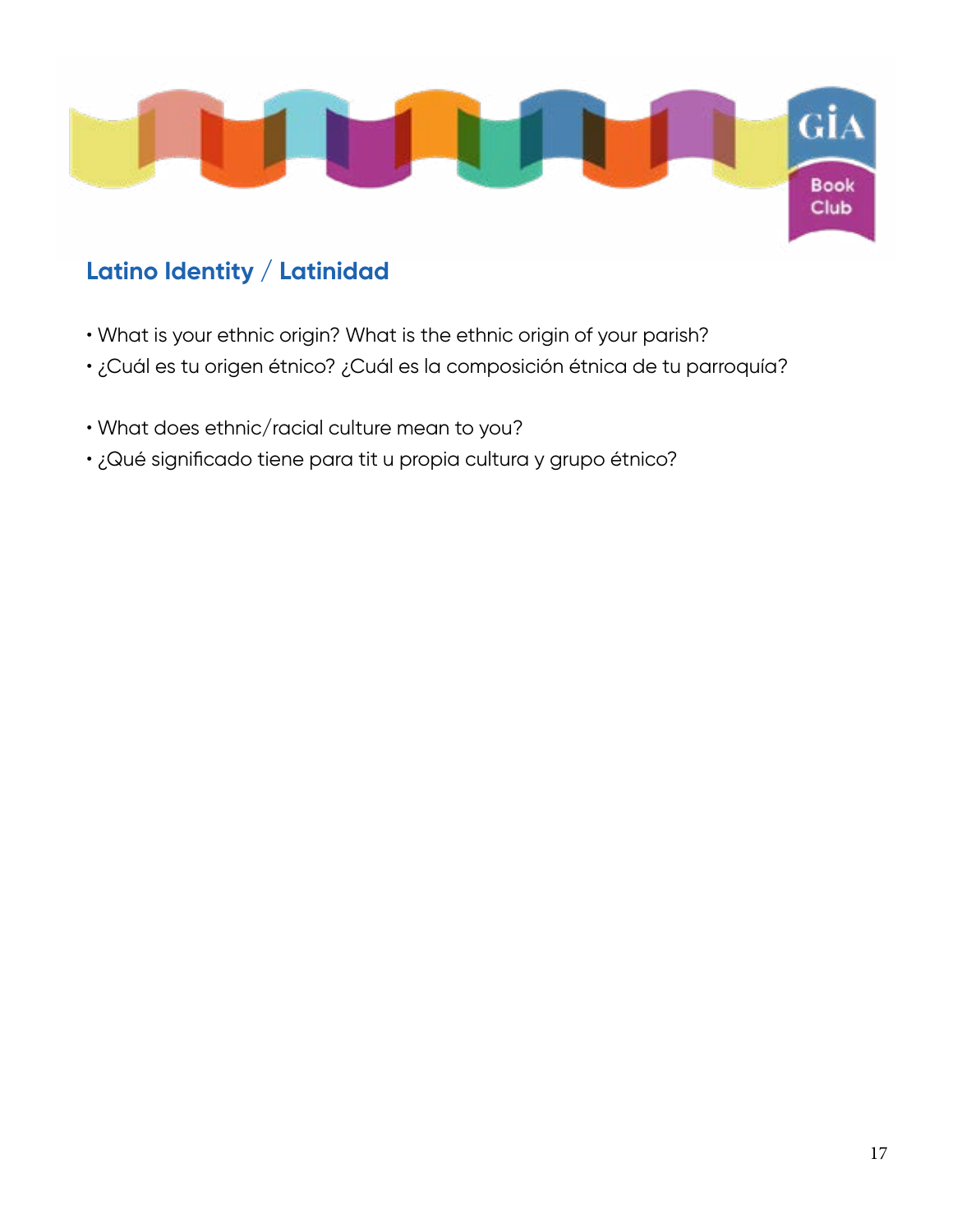

## **Family / Familia**

- How are fathers and mothers celebrated and honored in your culture?
- ¿Cómo celebrant y honran a los padres y las madres en tu cultura?
- What does your family mean to you?
- ¿Qué significan para ti tu familia?
- How are the deceased remembered in your culture? In your parish?

• ¿Cómo recuerdan en tu familia, en tu cultura y en tu parroquía la memoría de los difuntos?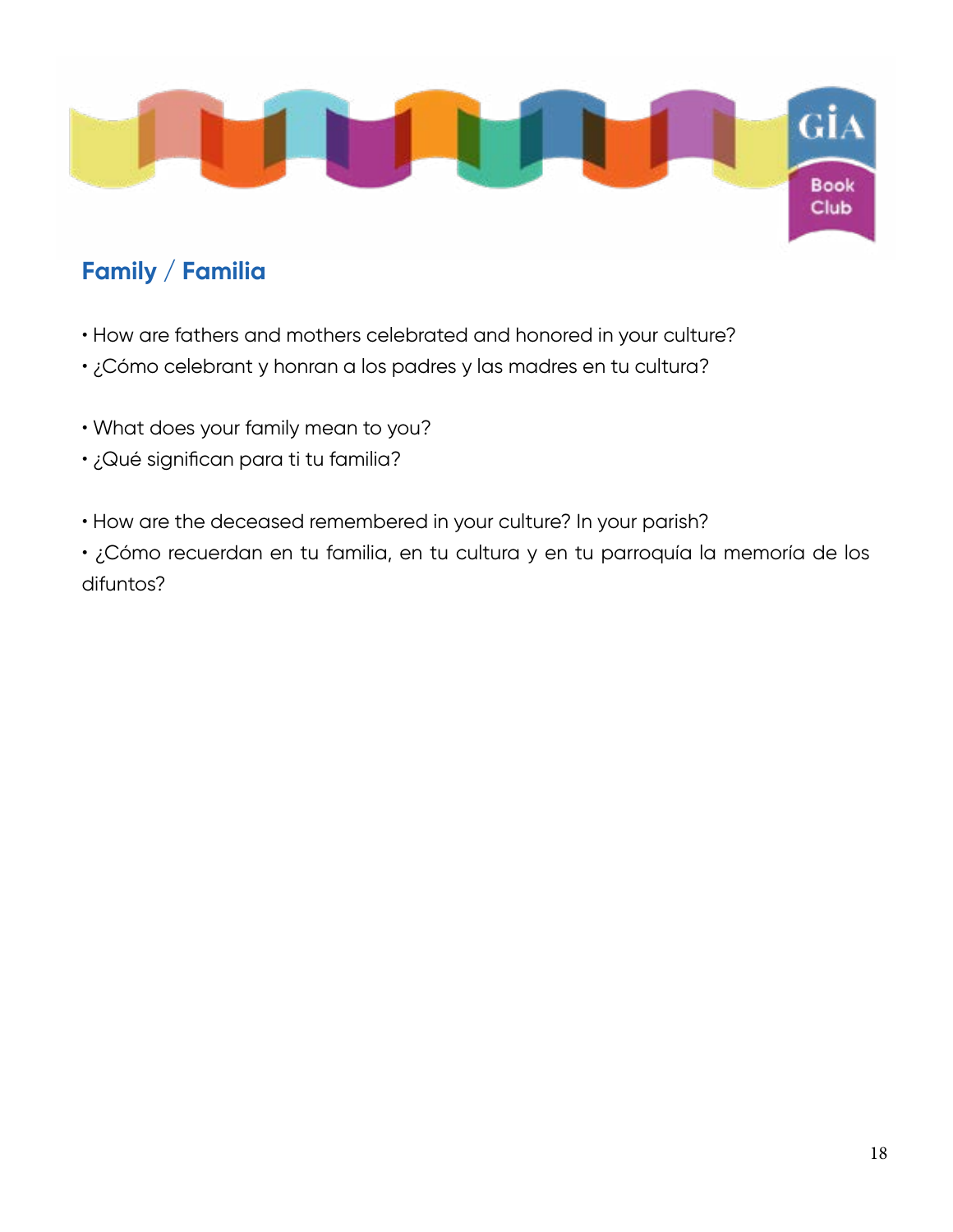

Would you recommend this book to others? Why or why not?

What are some ideas or questions arising from this book that might affect your group when you return to our regular group meetings?

Did you enjoy this book? Why or why not?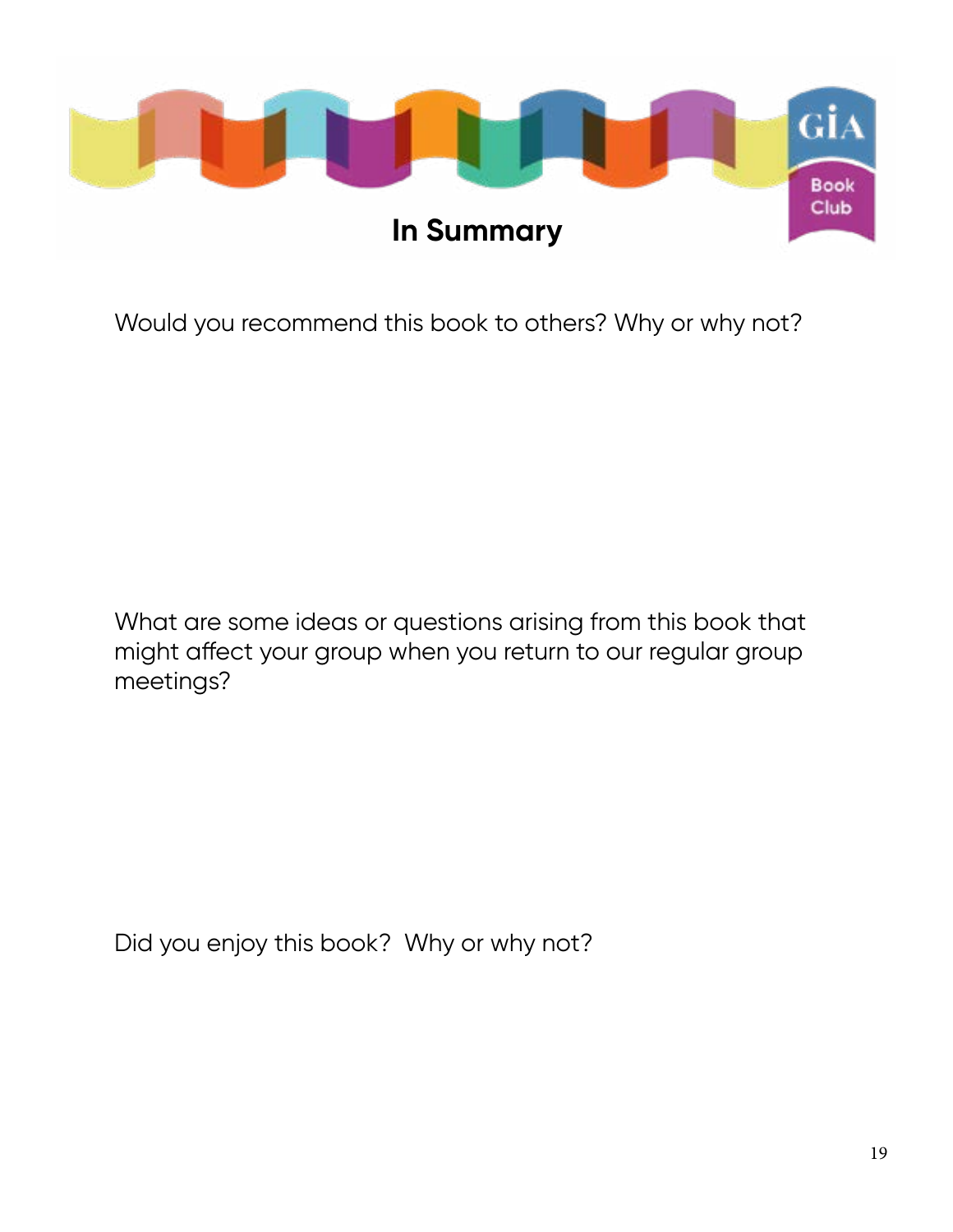

**Page for notes during the book club meeting**